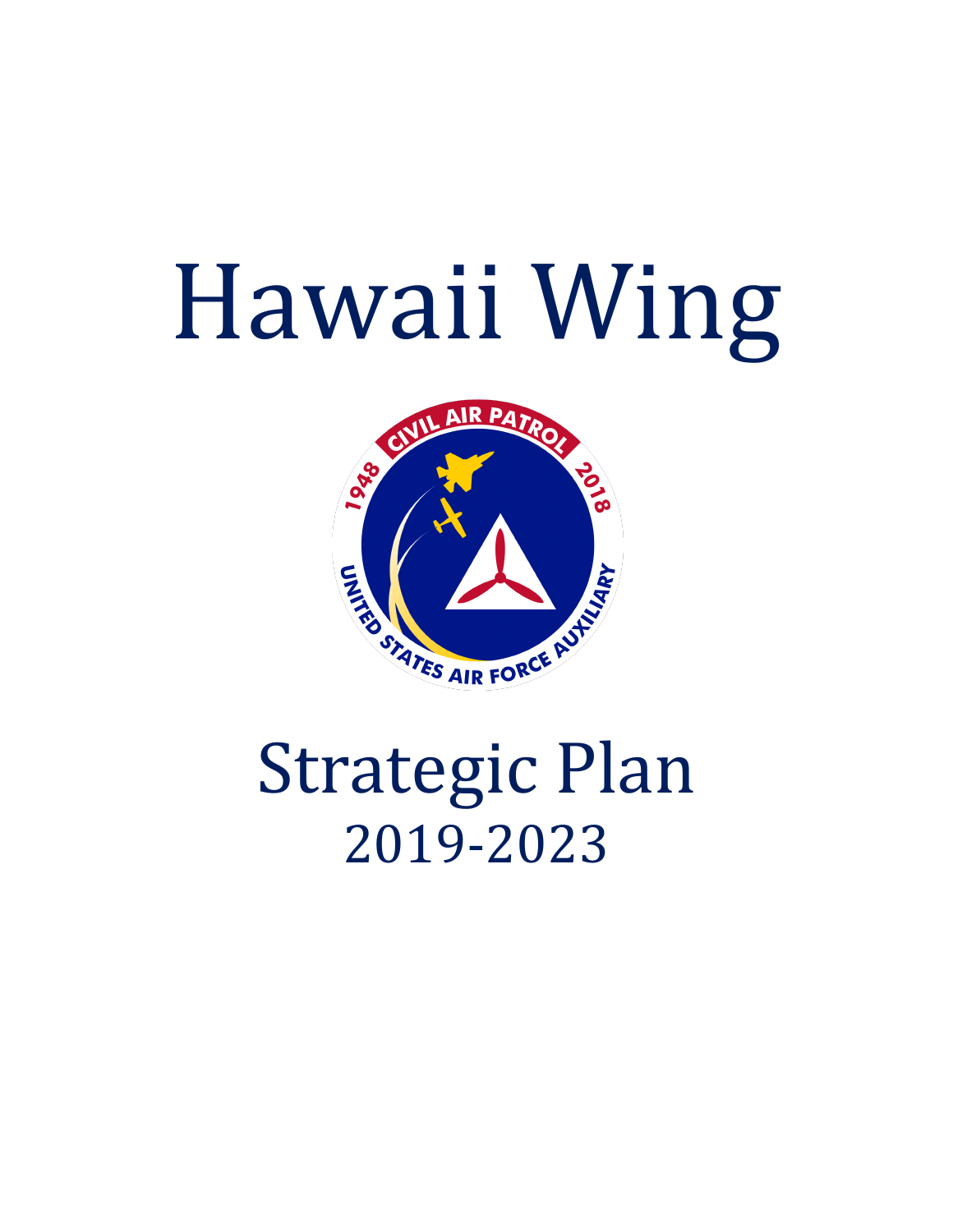

## We Are the Hawaii Wing



# of Civil Air Patrol



## **U.S. Air Force Auxiliary**

Our Slogan is: **Citizens Serving Communities** 

*Above and Beyond*

Hawaii Wing Strategic Plan 2019-2023 2018 2018 2019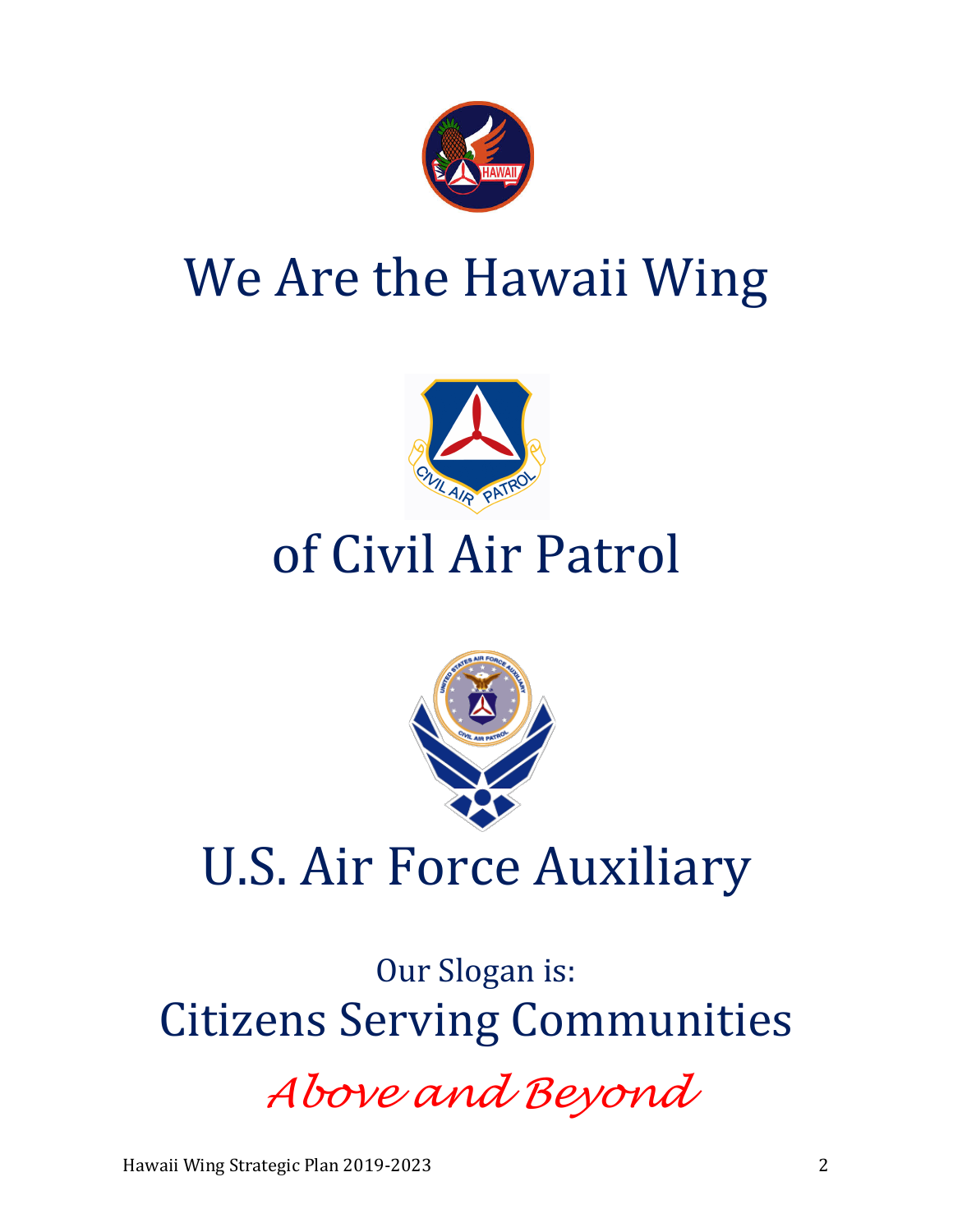#### Our Vision Statement:

Civil Air Patrol, America's Air Force auxiliary, building the nation's finest force of citizen volunteers serving America.

#### Our Mission Statement:

Supporting America's communities with emergency response, diverse aviation and ground services, youth development, and promotion of air, space and cyber power.

#### Our Core Values:

Integrity – Volunteer Service – Excellence – Respect

#### Our Motto:

Semper Vigilans - "Always Vigilant"

#### Our Purpose:

Established by Title 36 - PATRIOTIC AND NATIONAL OBSERVANCES, CEREMONIES, AND ORGANIZATIONS; Subtitle II - Patriotic and National Organizations; Part B - Organizations CHAPTER 403 - CIVIL AIR PATROL; Sec. 40302 - as of 03 January 2016

(1) To provide an organization to -

(A) encourage and aid citizens of the United States in contributing their efforts, services, and resources in developing aviation and in maintaining air supremacy; and

(B) encourage and develop by example the voluntary contribution of private citizens to the public welfare.

- (2) To provide *aviation* education and training especially to its senior and cadet members.
- (3) To encourage and foster civil aviation in local communities.
- (4) To provide an organization of private citizens with adequate facilities to assist in meeting local and national emergencies.
- (5) To assist the Department of the Air Force in fulfilling its noncombat programs and missions. 36 U.S.C. §40302

#### Our Statement of Objectives:

Attached to Air Force Grant/Cooperative Agreement 1 Oct 2017- 30 Sep 2022

- (1) Aviation, Aerospace, and STEM education and training
- (2) Information technology and data protection
- (3) Inspections, compliance, and complaint resolution
- (4) Member development
- (5) Mishap reporting and mismanagement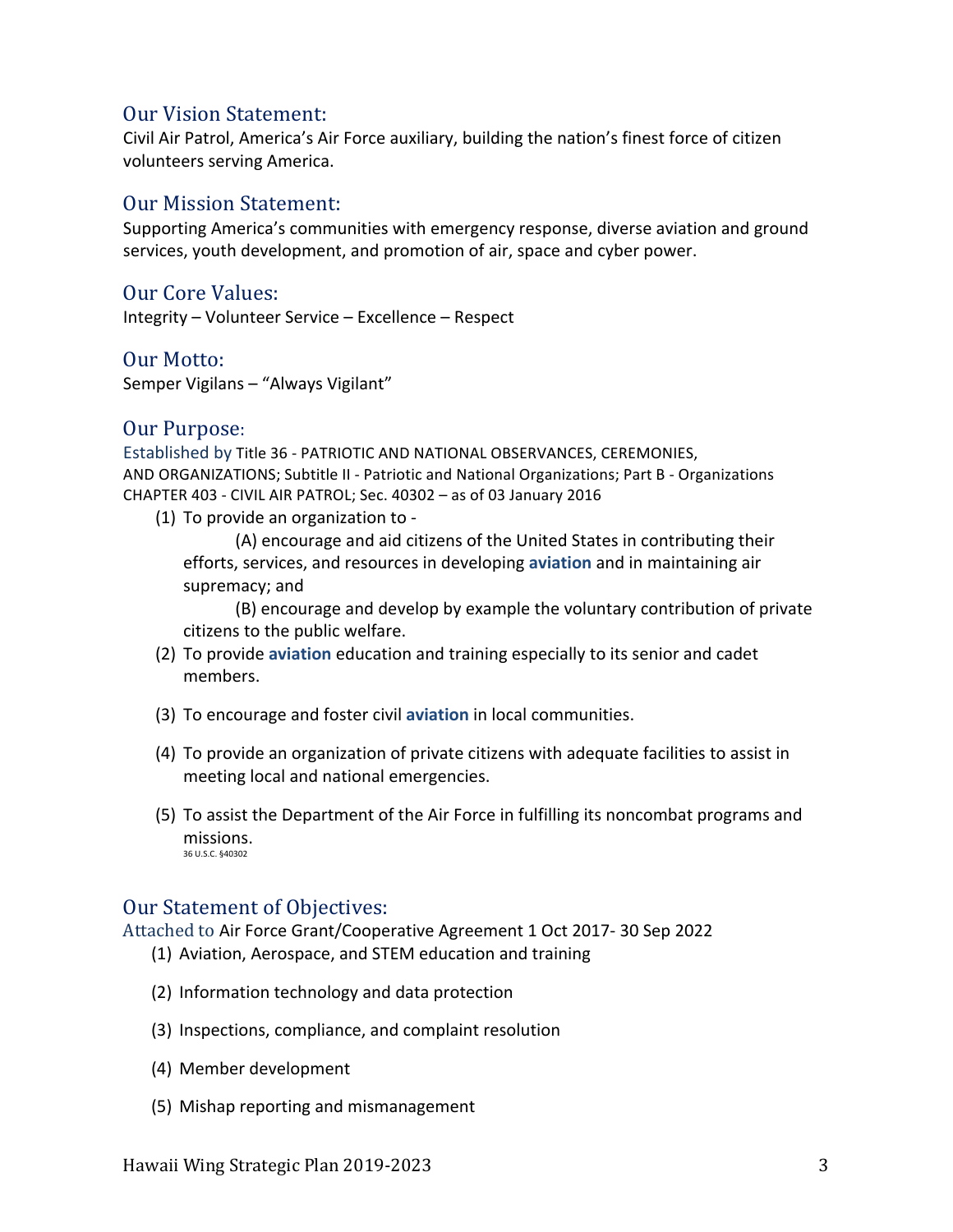#### **Our Priorities**

- (1) Be a vigorous part of the Total Force enhance the relationship with our USAF and contribute to their mission accomplishment as a cost effective force multiplier.
- $(2)$  Build Partnerships increase our presence in national and local communities to better serve America and expand our portfolio to incorporate new missions for which we are ideally suited.
- (3) Inspire ingenuity  $-$  increase efficiencies in time and effort to enhance the effectiveness of CAP members.
- (4) Be America's STEM leader promote CAP's recognition as a leader in Aerospace Education and Science, Technology, Engineering and Math education to meet America's needs of tomorrow.
- (5) Make being a CAP member even more special recognize the value and talent of each CAP member; increase the fun and enhance fulfillment of the CAP experience to make members want to stay and others to want to join.
- $(6)$  Build the future develop CAP's organizational as well as functional leaders, from cadet to CEO.
- (7) Set the example  $-$  sustain institutional excellence.

#### From Civil Air Patrol's 2016-2020 Strategic Plan:

"Our Civil Air Patrol has an amazing history. It all started with members of local communities answering a call to serve their nation and their neighbors. We've been doing this since  $1941$ transforming everyday people into hometown heroes. Surprisingly, even though most would agree we're not our father's CAP anymore, our missions and principles are essentially the same as in December of 1941. Missions such as coastal/border patrol, search and rescue, natural disaster support, air defense support, fire spotting, and flight/ground training of military members are still in our portfolio. The biggest differences between today's missions and those of our early years are the resources with which we conduct the missions, our partners requesting our services, and the speed in which decision makers require our products.

As an organization charged by Congress to serve our Nation and her communities, it's important to synchronize our strategic vision with that of our mission partners.

From the White House to each CAP Wing, select components of each subordinate plan are aligned (when applicable) to complement like elements of higher echelon strategies. Additionally, each plan has tailored elements that are applicable only to that organization. This is our vision of what we want our Civil Air Patrol to be in five years. This plan serves to guide all CAP members in shaping who we are as an organization and how we'll conduct future programs and missions. As our North Star, this plan aids decision making to save our scarce resources, namely funding, effort and time. In essence, if an initiative does not directly contribute to one of our priorities, then the initiative should not be supported. "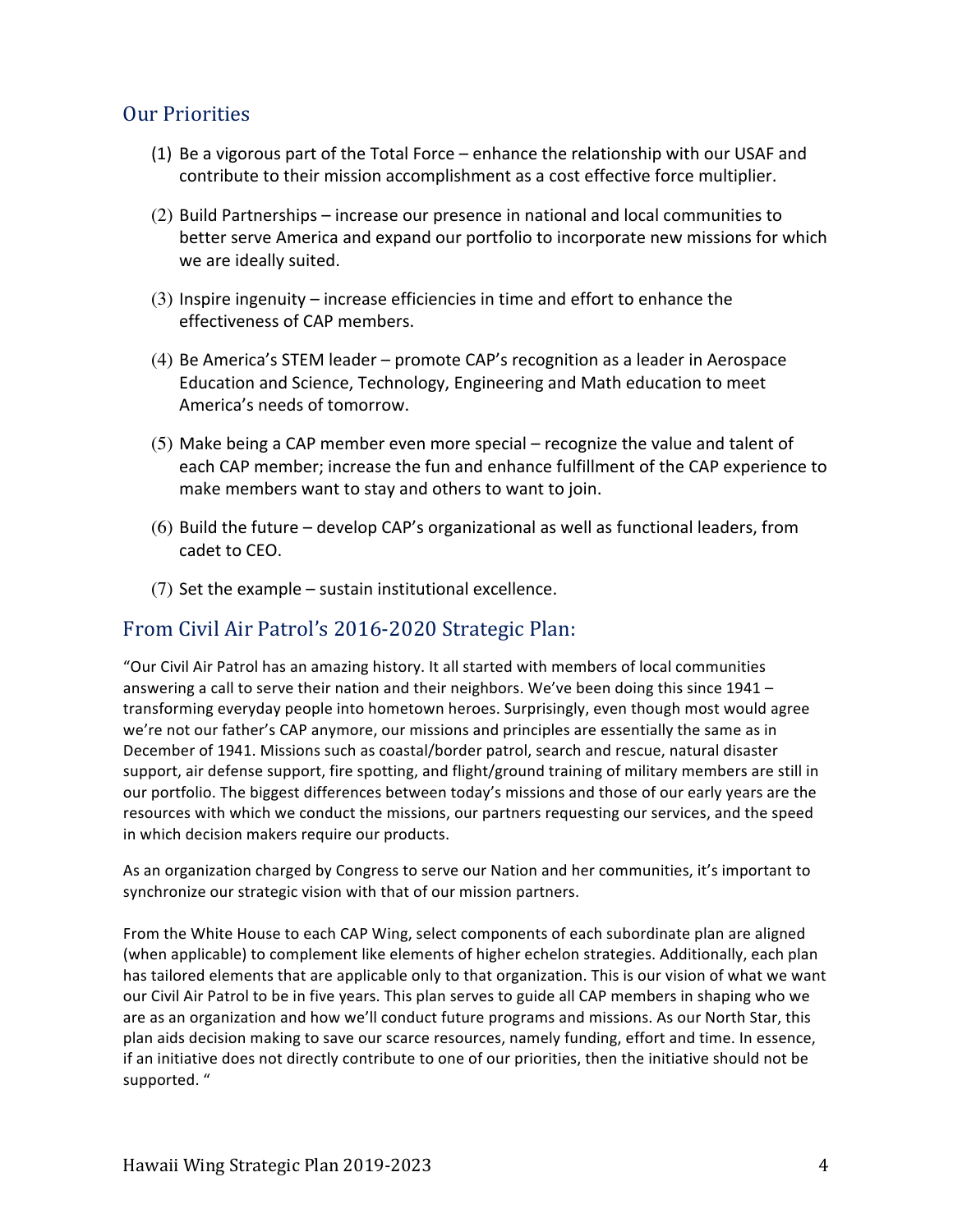#### Moving the Plan Forward in Hawaii:

Beyond this plan, Wing members will contribute to identifying objectives to achieve the goals and meet the priorities of higher headquarters - each one targeted to address the unit's respective priority and progress over time. If the priority is the overarching theme, then the goal is a milestone to improve the priority and the objective is the actionable item to attain the goal. For example:

Priority 1

```
Goal 1
       Objective 1.1.
       Objective 1.2.
Goal 2
       Objective 2.1.
```
We will use the SMART principle to develop objectives, an acronym that represents: Specific – details what needs to be done to accomplish the objective, no guesswork as to the expected end state; one should know if the desired task is complete

Measurable – progress or objective accomplishment can be measured, status can be determined and tracked; delays and potential showstoppers are identifiable; enables accountability 

Attainable – don't set the bar so high that failure is inevitable; knowing that an objective is unattainable is demoralizing to those working the task

Relevant  $-$  if the objective doesn't contribute to goal or priority attainment, then the objective should not be attempted, as effort will be wasted

Time Bound – completion dates should be defined and realistic; objectives stating "continue" to ..." are not time bound and therefore can't really be attained

Although this is a five-year plan, it's not possible to accurately predict our operating environment five years from now. External factors such as changing levels of federal appropriations, introduction of new technologies, or changes to laws or a partner organization's procedures influence our goals and objectives. Therefore, goals and objectives should be reviewed annually for relevance and deleting, adjusting and adding of new ones, when necessary.

This plan is OUR vision for the future – not just the National Commander's or the Region or even the Wing Commanders'. Collectively, we all play a part in shaping our Civil Air Patrol of tomorrow. Together, we will create and achieve SMART objectives for our Wing under guidance of this strategic plan.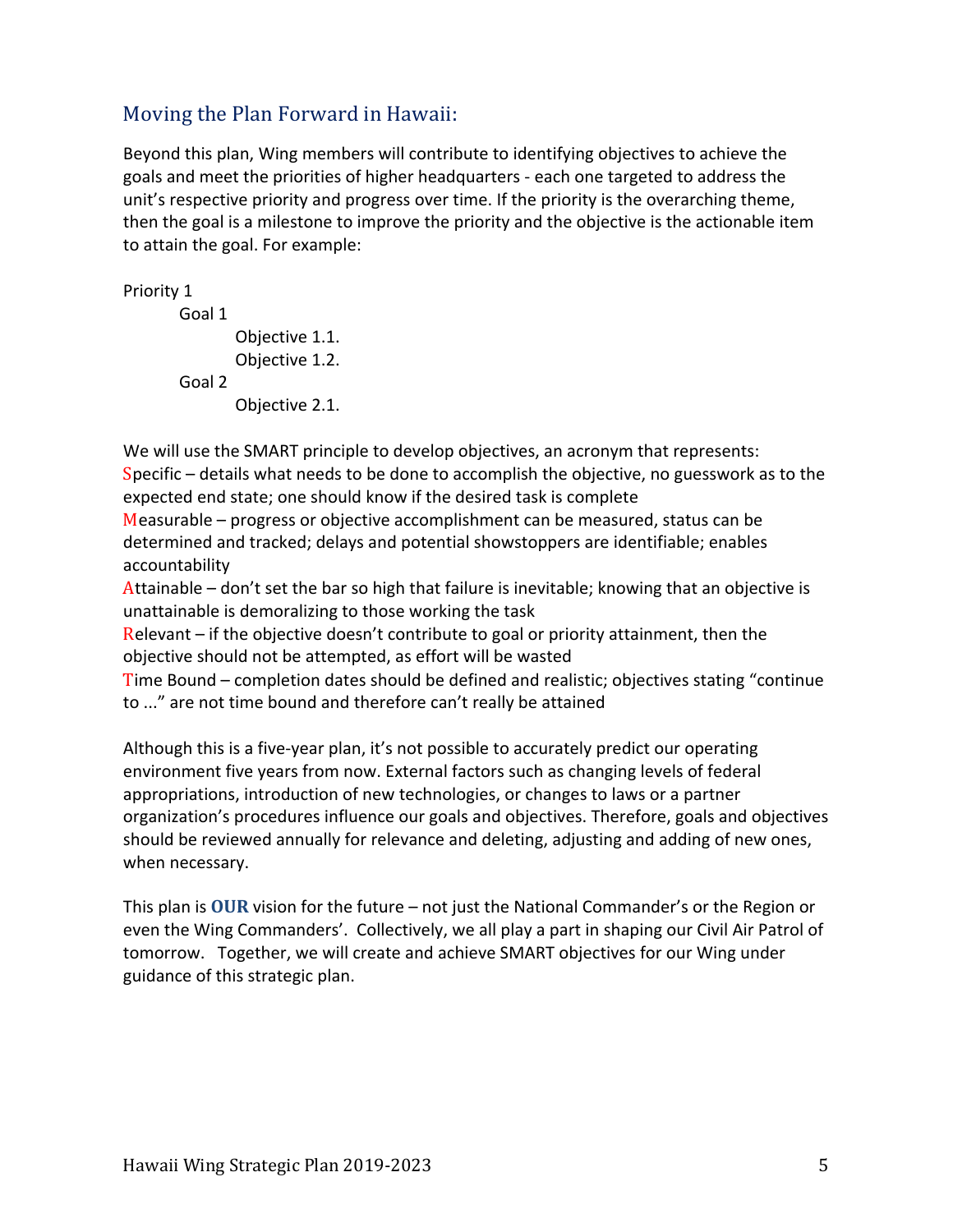#### Alignment of Goals:

Department of Education - Aerospace Education and Cadet Programs

1. Increase College Access, Quality, and Affordability

- **HIWG** Goals
- 4.1. Sustain a first class Aerospace Education program
- 4.2. Position CAP to be America's leader in youth cyber defense education
- 4.3. Make aviation more accessible to cadets

2. Improve Elementary and Secondary Education

**HIWG** Goals

- 2.4. Increase community awareness of CAP AE programs through visits and presentations at local schools and organizations
- 4.4. Increase the effectiveness of our cadet career exploration courses (NCSA)
- 6.1. Produce first class leaders for tomorrow's CAP

#### Department of Homeland Security - Emergency Services

1. Prevent Terrorism and Enhance Security

**HIWG** Goals

- 1.1. Increase opportunities to partner with the Air Force
- 1.2. Present cost effective alternatives to fulfill Air Force and other federal agencies' needs
- 7.2. Increase America's confidence that One CAP stands ready to serve
- 2. Secure and Manage Our Borders

**HIWG** Goals

- 1.1. Increase opportunities to partner with the Air Force
- 1.2. Present cost effective alternatives to fulfill Air Force and other federal agencies' needs
- 7.1. Increase America's confidence that One CAP stands ready to serve

4. Safeguard and Secure Cyberspace

#### **HIWG** Goals

- 4.2. Position CAP to be America's leader in youth cyber defense education
- 5. Strengthen National Preparedness and Resilience

#### **HIWG** Goals

- \* 1.1. Increase opportunities to partner with the Air Force
- 1.2. Present cost effective alternatives to fulfill Air Force and other federal agencies' needs
- 2.2. Establish enduring partnerships
- 7.2. Increase America's confidence that One CAP stands ready to serve

#### Defense Strategic Guidance – Aerospace Education and Emergency Services

5. Operate Effectively in Cyberspace and Space

#### **HIWG Goals**

- $\cdot$  1.1. Increase opportunities to partner with the Air Force
- 1.2. Present cost effective alternatives to fulfill Air Force and other federal agencies' needs
- 4.2. Position CAP to be America's leader in youth cyber defense education

#### 10. Conduct Humanitarian, Disaster Relief, and Other Operations

**HIWG** Goals

- $\cdot$  1.1. Increase opportunities to partner with the Air Force
- 1.2. Present cost effective alternatives to fulfill Air Force and other federal agencies' needs
- 7.2. Increase America's confidence that One CAP stands ready to serve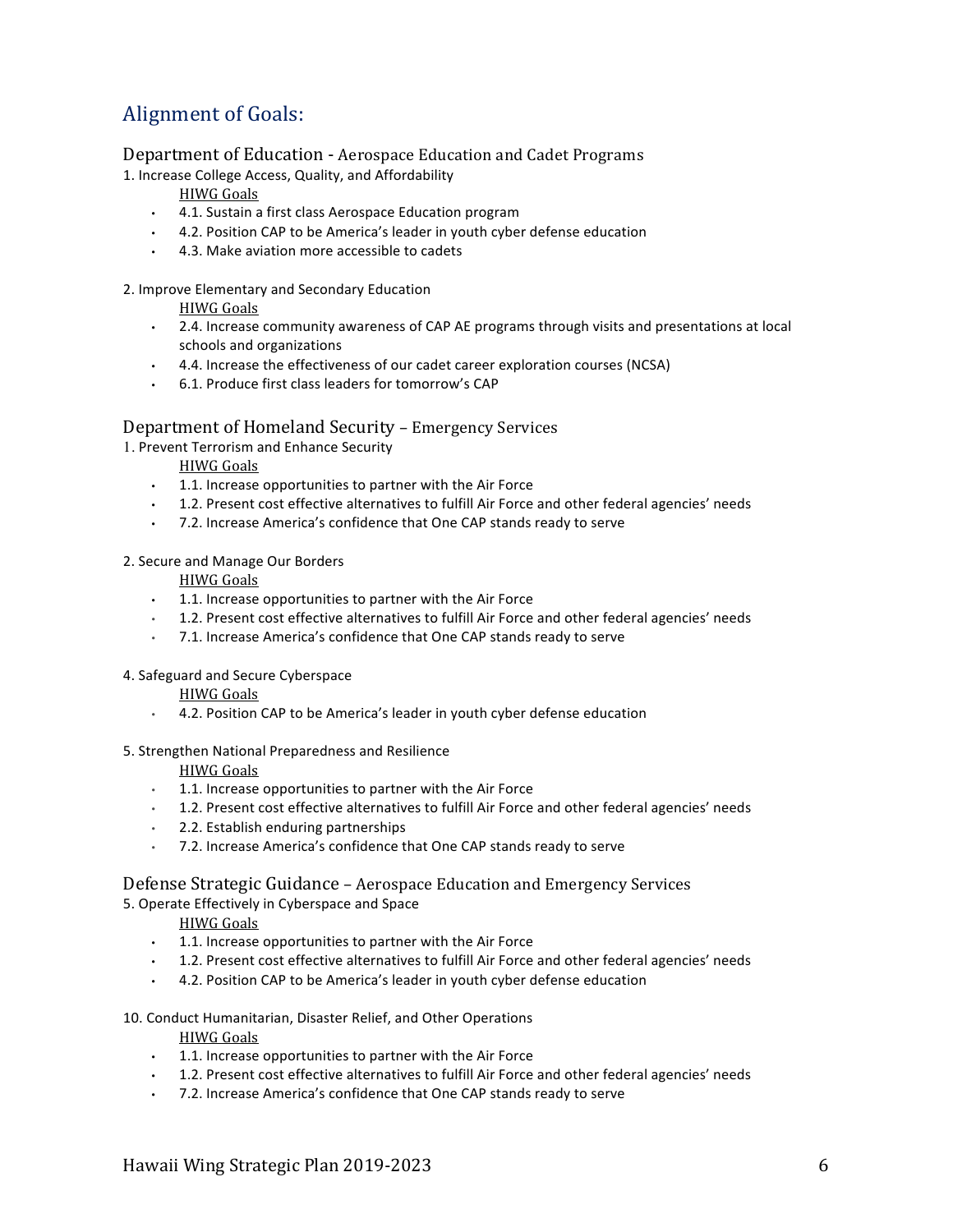#### DoD Strategic Management Plan – Emergency Services

1. Optimize DoD Personnel Through Actions Focusing on Readiness

#### **HIWG** Goals

- 1.1. Increase opportunities to partner with the Air Force
- 1.2. Present cost effective alternatives to fulfill Air Force and other federal agencies' needs
- 3.2. Enhance education and training of our members
- 7.2. Improve CAP's culture across the full spectrum of missions, programs and processes
- 7.4. Implement a Safety Management System that imbeds risk management into every process of the Corporation and instills a safety culture that becomes a way of life

#### 4. Strengthen DoD Acquisition Processes

#### **HIWG** Goals

7.3. Enhance CAP's stewardship

Air Force Priority – Cadet Programs, Aerospace Education, and Emergency Services 1. Develop and Care for Airmen and Their Families

**HIWG** Goals

- 5.2. Take care of our members
- 6.4. Enhance our portfolio of cadet leadership and character development activities
- 6.5. Support cadets in their efforts to improve their physical fitness
- 7.5. Maintain America's confidence in the CAP Cadet Program

#### 2. Balancing Readiness and Modernization

#### **HIWG** Goals

- $\cdot$  3.2. Enhance education and training of our members
- 7.1. Improve CAP's culture across the full spectrum of missions, programs and processes
- 7.4. Implement a Safety Management System that imbeds risk management into every process of the Corporation and instills a safety culture that becomes a way of life
- 7.8. Aviation excellence maintain and promote standardized excellence in CAP flight operations

#### 3. Making Every Dollar Count to Ensure a Credible and Affordable Force

**HIWG** Goals

- 1.1. Increase opportunities to partner with the Air Force
- 1.2. Present cost effective alternatives to fulfill Air Force and other federal agencies' needs
- 3.1. Develop tools to simplify tasks and garner efficiencies
- 7.3. Enhance CAP's stewardship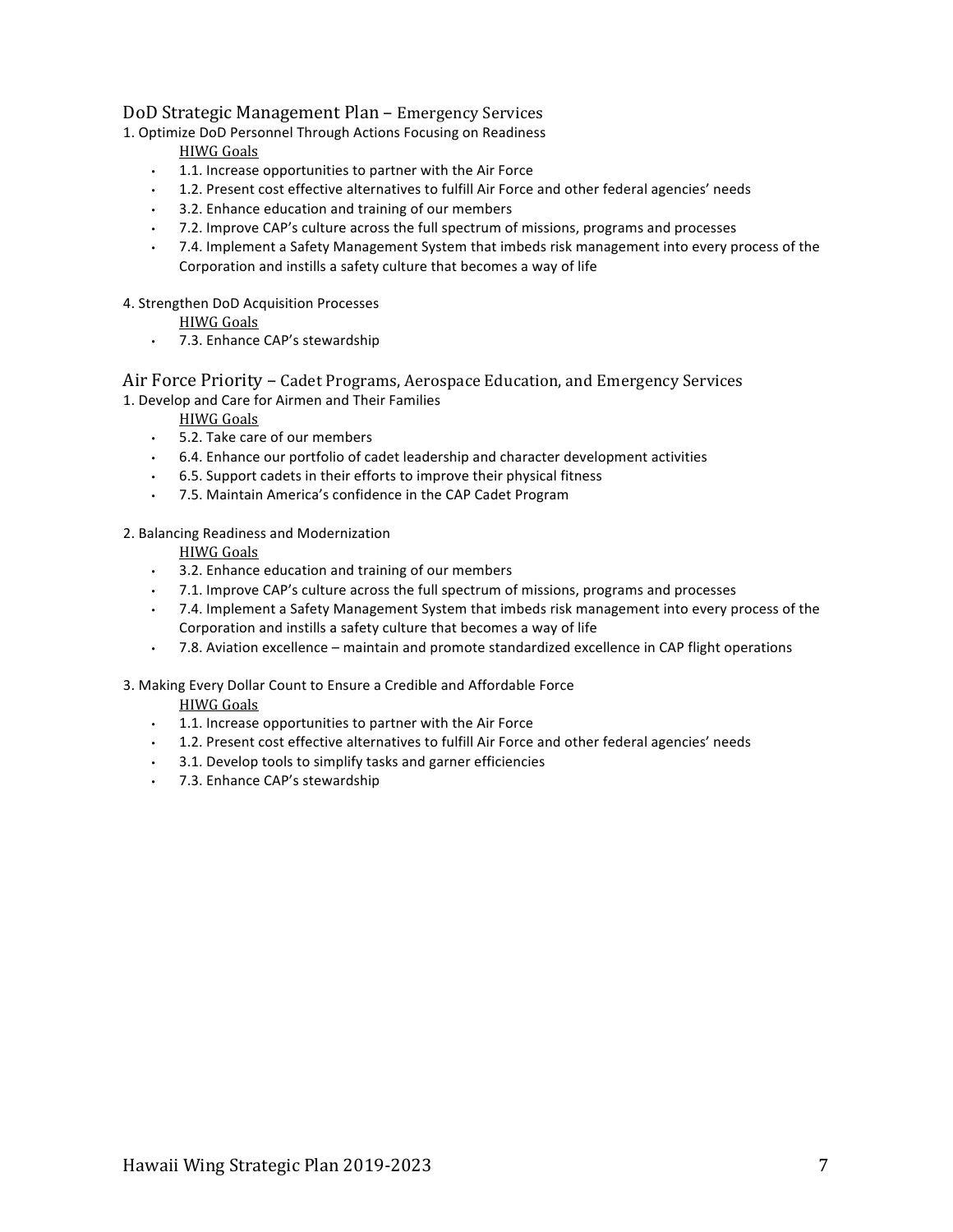#### Our overlying objective is to remain in continual compliance by clearly communicating expectations of leadership beginning with the distribution of this strategic plan and:

Increase College Access, Quality, and Affordability Goals

- Sustain a first class Aerospace Education program
	- Objective: All squadrons will integrate use of CAP STEM Kits into their annual AE Plan of Action. The HIWG Aerospace Education Team will develop quarterly wing wide activities using STEM Kits so all squadrons can experience and learn how to order, use, and report on kits. Activities will be scheduled during airlift weekends allowing access for all members beginning in Q2 FY 2019.
- Position CAP to be America's leader in youth cyber defense education
	- Objective: The HIWG Aerospace Education Team will create, maintain and publicize on the HIWG Website, a contact list for IT Specialists around Hawaii to serve as mentors and provide entry level jobs and job shadowing opportunities for cadets. The AE Team will survey squadrons twice a year to track how many cadets work or job shadow in IT related fields beginning Q2 FY 2019.
- Make aviation more accessible to cadets
	- Objective: Every squadron will have 3 pilots as resources to mentor cadets interested in aviation career fields by helping cadets access free memberships in Aviation Organizations, helping squadrons with flight simulator curriculum to support the cadet orientation ride curriculum, and share elective activities cadets can use to prepare themselves for a career in aviation. Squadrons will report mentoring sessions in their annual AE Report.

Improve Elementary and Secondary Education Goals

- Increase community awareness of CAP AE programs through visits and presentations at local schools and organizations
	- Objective: HIWG Professional Development Team will assist and mentor one Senior Officer per island per year in preparing and presenting a 10-minute presentation on CAP to school or professional organization beginning with back to school and club day events Q4 FY 2019. The PD Team will provide member feedback for improvement and report any continued partnerships or recruitment resulting from these presentations.
- Increase the effectiveness of our cadet career exploration courses (NCSA)
	- Objective: HIWG Cadet Programs Team will push out notifications via email and social media to announce upcoming due dates and NCSA opportunities beginning FY 2019. The CP Team will track and report number of cadets attending NCSA and find out why more are not attending. Future objectives will be based on FY 2019 findings.
- Produce first class leaders for tomorrow's CAP
	- Objective: HIWG Cadet Programs Team will conduct a cadet competition preparatory academy run by cadet officers and senior NOC's supervised by CP staff, and hold one wing cadet competition once per year run by CP staff. All training will occur on airlift weekends to make training available to all members wing wide beginning FY 2019.

Prevent Terrorism and Enhance Security Goals

- Increase opportunities to partner with the Air Force
	- Objective: Schedule quarterly meetings with Hickam Air Field to present training progress, review mission success, and present the Air Force with new partnering opportunities beginning with Q1 FY 2019.
- Present cost effective alternatives to fulfill Air Force and other federal agencies' needs
	- Objective: Increase the number of Lightening Forge Missions with the army from one in FY 2018 to three in FY 2019, four by FY 2021, and six per year by FY 2023.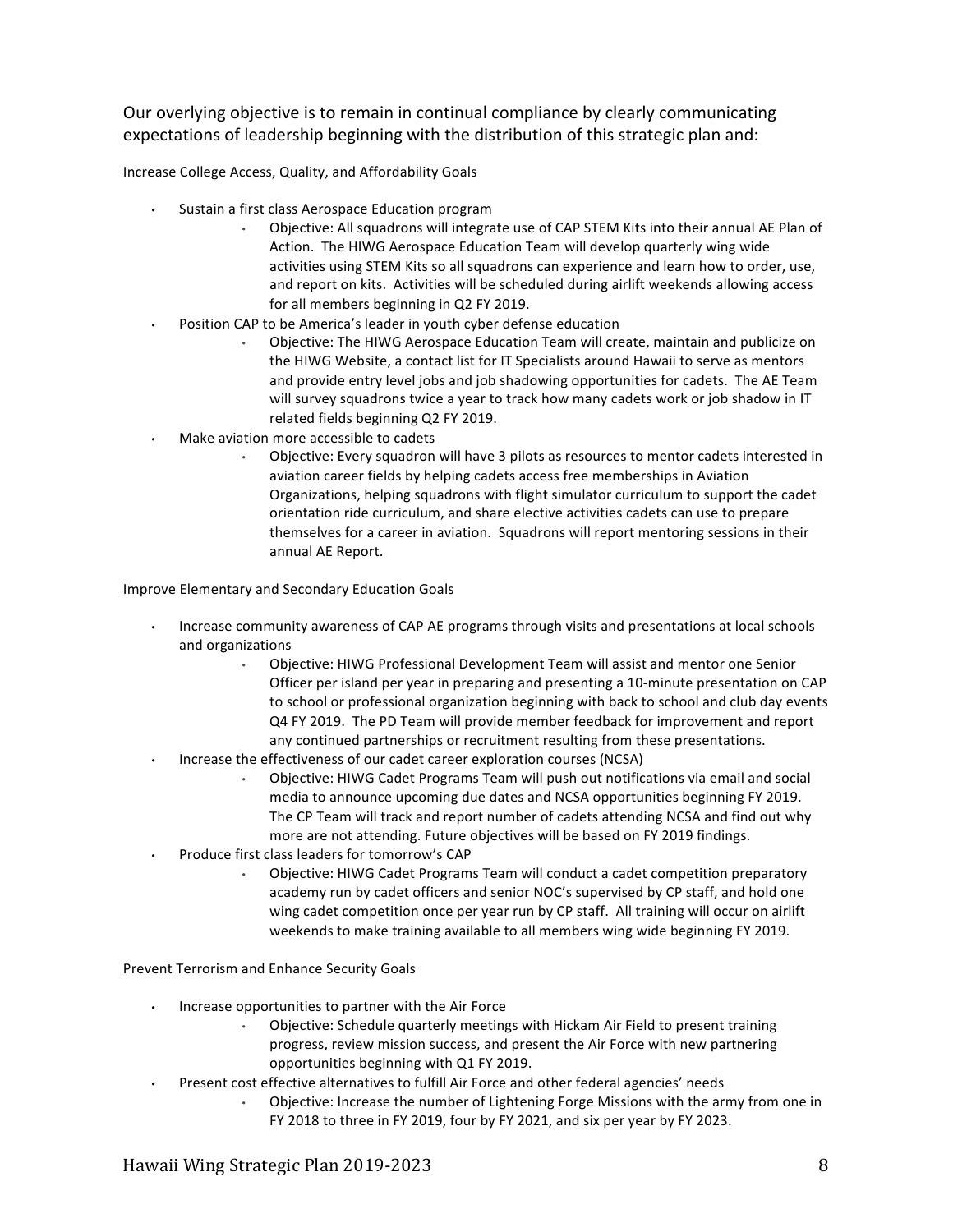- Increase America's confidence that One CAP stands ready to serve
	- Objective: Educate our pilots on available training and support two pilots per year in attending training on the mainland to improve mission capabilities. Incorporate these pilots when creating training and mission plans to present an experienced voice when communicating with our military partners beginning in FY 2019. Track mission success and use after action reports from our customers to track member and overall success.

Secure and Manage Our Borders Goals

- Increase opportunities to partner with the Air Force
	- Objective: Schedule quarterly meetings with Hickam Air Field to present training progress, review mission success, and present the Air Force with new partnering opportunities beginning with Q1 FY 2019.
- Present cost effective alternatives to fulfill Air Force and other federal agencies' needs
	- Objective: Create Training Committee in Q1 FY 2019 to incorporate input from all levels and offer ES aircrew and mission base staff training opportunities including remote areas utilizing fly ins and internet based resources such as Webinars and meeting services quarterly.
- Increase America's confidence that One CAP stands ready to serve
	- Objective: Train aircrew and secure five qualified Mission Pilots for each mission capable aircraft, and an equal number of Mission Observers and Mission Scanners and two aerial photographers, and two qualified operators per GIIEP system to ensure competent and professional aircrews available to support military missions. Training will be continuous and progressive beginning in Q2 FY 2019 growing with talents of available aircrew.

Safeguard and Secure Cyberspace Goals

- Position CAP to be America's leader in youth cyber defense education
	- Objective: Advance HIWG cyber education beginning with https://www.dhs.gov/stopthinkconnect-tookit incorporated into one quarterly AE wing event and provide a cyber defense seminar during all Hawaii Wing conferences beginning FY 2019.

Strengthen National Preparedness and Resilience Goals

- Increase opportunities to partner with the Air Force
	- Objective: Continue to maintain close ties with HI-EMA and all county EMA's in supporting local missions to assure they will utilize CAP resources in their Requests for Assistance by obtaining training for CAP liaisons in HI-EMA WebEOC software for efficient communications, and work beyond limitations outlined in the MOU to use funds beyond the restrictions of air missions starting in FY 2019.
- Present cost effective alternatives to fulfill Air Force and other federal agencies' needs
	- Standardize the way ES exercises are run and conduct tabletop "Workflow" sessions between AOBDs, OSC, IC, and LOs once per year starting in Q3 2019 to review and comply with the ICS system.
- Establish enduring partnerships
	- Sustain and improve release of state funding from HI-EMA, which includes FEMA funds, through an MOU currently in the amount of \$94,000 in support operations for the Tsunami Warning Evacuation Response Plan used for expenses related to Requests for Assistance through HI-EMA from County EMA's by securing advanced training for Los.
- Increase America's confidence that One CAP stands ready to serve
	- All islands shall participate in the quarterly Wing-level SAREX. Scenarios and tasking shall be varied to exercise mission goals such as Aerial Photography, Tsunami missions, Communications, Base Staff Training, Mutual-aid cooperation,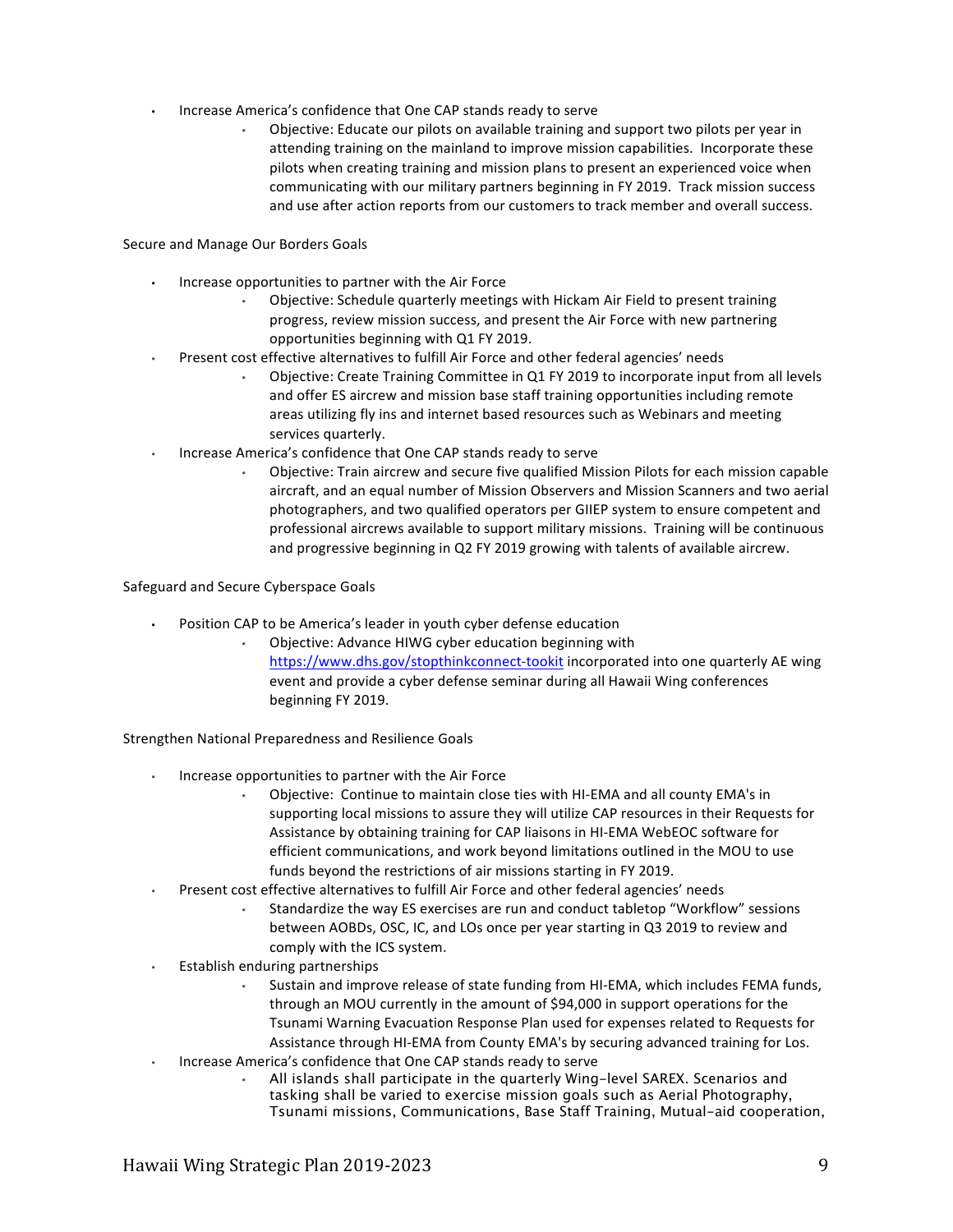ELT/EPIRB missions, etc. The ICP shall be rotated to each island to promote readiness and inter-island cooperation. Regular use of video and audio conference systems shall be promoted to facilitate inter-island communication and training for every WLE beginning FY 2019.

Operate Effectively in Cyberspace and Space Goals

- Increase opportunities to partner with the Air Force
	- Develop a program for partnering with STEM related educators and professionals in public schools and private sector
- Present cost effective alternatives to fulfill Air Force and other federal agencies' needs
	- HIWG AE Team will seek out opportunities to increase the diversity of our outreach and for the latest techniques in capturing the attention and propelling the imagination of the ever-changing learning habits of Hawaii's youth.
- Position CAP to be America's leader in youth cyber defense education
	- Develop a cyber education workshop, staffed and funded with NHQ resources, for adults interested in cadet cyber programs; implement one workshop per island per year.

Conduct Humanitarian, Disaster Relief, and Other Operations Goals

- Increase opportunities to partner with the Air Force
	- Provide a capabilities briefing to highlight opportunities to partner with CAP once per year and with the transition of a base commander of the National Guard
- Present cost effective alternatives to fulfill Air Force and other federal agencies' needs
	- Actively seek initiatives to enhance the fun and invigorate the member's positive CAP experience
- Increase America's confidence that One CAP stands ready to serve
	- HIWG will budget and plan to send at least one member of the Operations team to the National Conference per year beginning FY 2019 to learn about opportunities and develop training programs to maximize learning and competency while minimizing members' scarce participation time.

Optimize DoD Personnel Through Actions Focusing on Readiness Goals

- Increase opportunities to partner with the Air Force
	- Establish one new enduring partnership with a local authority to open the door to missions not yet envisioned.
- Present cost effective alternatives to fulfill Air Force and other federal agencies' needs
	- Be prepared to leverage UAS capabilities when and where feasible, by incorporating UAS education, operations and familiarization as part of our aerospace education as well as our cadet and adult training programs.
- Enhance education and training of our members
	- Develop and publish 4 mini instructional videos that provide emergency services officers with technical training on narrow, practical topics per year beginning with FY 2019
- Improve CAP's culture across the full spectrum of missions, programs and processes
	- Advance CAP's paperless processes and initiatives on regulations and forms such that, with few exceptions, paper products are no longer required
- Implement a Safety Management System that imbeds risk management into every process of the Corporation and instills a safety culture that becomes a way of life
	- Incorporate safety discussions into class work, SARex training, as well as during actual missions at all levels, from the GES MSA up to the IC beginning with all wing training events FY2019.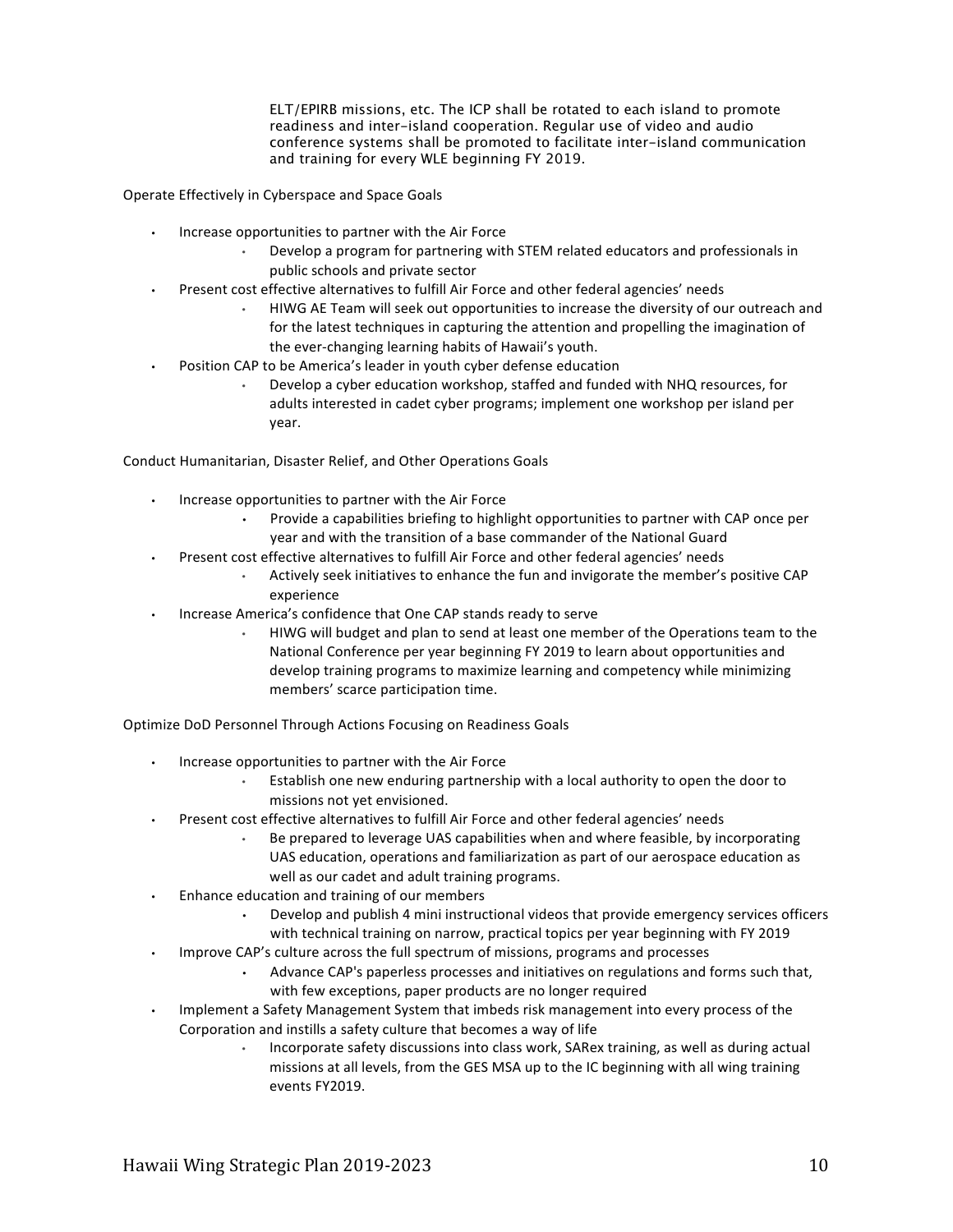Strengthen DoD Acquisition Processes Goals

- Enhance CAP's stewardship
	- Explore opportunities and implement measures to improve asset accountability, servicing of those assets and maximizing utilization with annual report to the commander

Develop and Care for Airmen and Their Families Goals

- Take care of our members
	- Show gratitude for contributions of all members including those who support missions from the sidelines, even when not advancing up the chain, with annual 'atta boy' summer barbeque bash beginning FY 2019
- Enhance our portfolio of cadet leadership and character development activities
	- Seek tools and publications that equip unit leaders with smart practices, recipe-like plans for fun activities, and practical skills for mentoring today's youth
- Support cadets in their efforts to improve their physical fitness
	- Encourage monthly inter squadron athletic activities and games for cadets to enjoy an active living style after main wing events during airlift weekends beginning Q3 FY 2019
- Maintain America's confidence in the CAP Cadet Program
	- Improve public visibility to TOP flights and Cadet O-rides via Public Affairs announcements of training for Glider tow pilots and orientation pilots as well as the flights themselves at least 2 times per year beginning FY 2019.

Balancing Readiness and Modernization Goals

- Enhance education and training of our members
	- Develop and include annual Psychological First Aid training to all members which will create a climate of resiliency beginning FY 2019
- Improve CAP's culture across the full spectrum of missions, programs and processes
	- Create an annual campaign that focuses attention on areas that may have lost attention and allows for dedicated funds in each annual budget
- Implement a Safety Management System that imbeds risk management into every process of the Corporation and instills a safety culture that becomes a way of life
	- Establish a process that imbeds the Directors of Safety or Safety Officer positions into the decision-making process to ensure Risk Management principles are applied to the initial design of, and changes to, systems, missions, events, activities, procedures and processes at the region, wing and subordinate unit levels
- Increase opportunities to partner with the Air Force
	- Foster a culture that inspires innovation and challenges members to ask the "what if" question and invite member innovation to explore new opportunities
- Aviation excellence maintain and promote standardized excellence in CAP flight operations
	- Introduce one new online tool or application for mobile and/or smart device users that improves CAP aircrews' efficiency

Making Every Dollar Count to Ensure a Credible and Affordable Force Goals

- Increase opportunities to partner with the Air Force
	- Extend invitations to military installation leadership within the state (active, Guard and Reserve) to observe CAP activities, especially those held on installations starting with two times in FY 2019 and growing to five times (once per quarter plus the wing conference/banquet) by FY 2022.